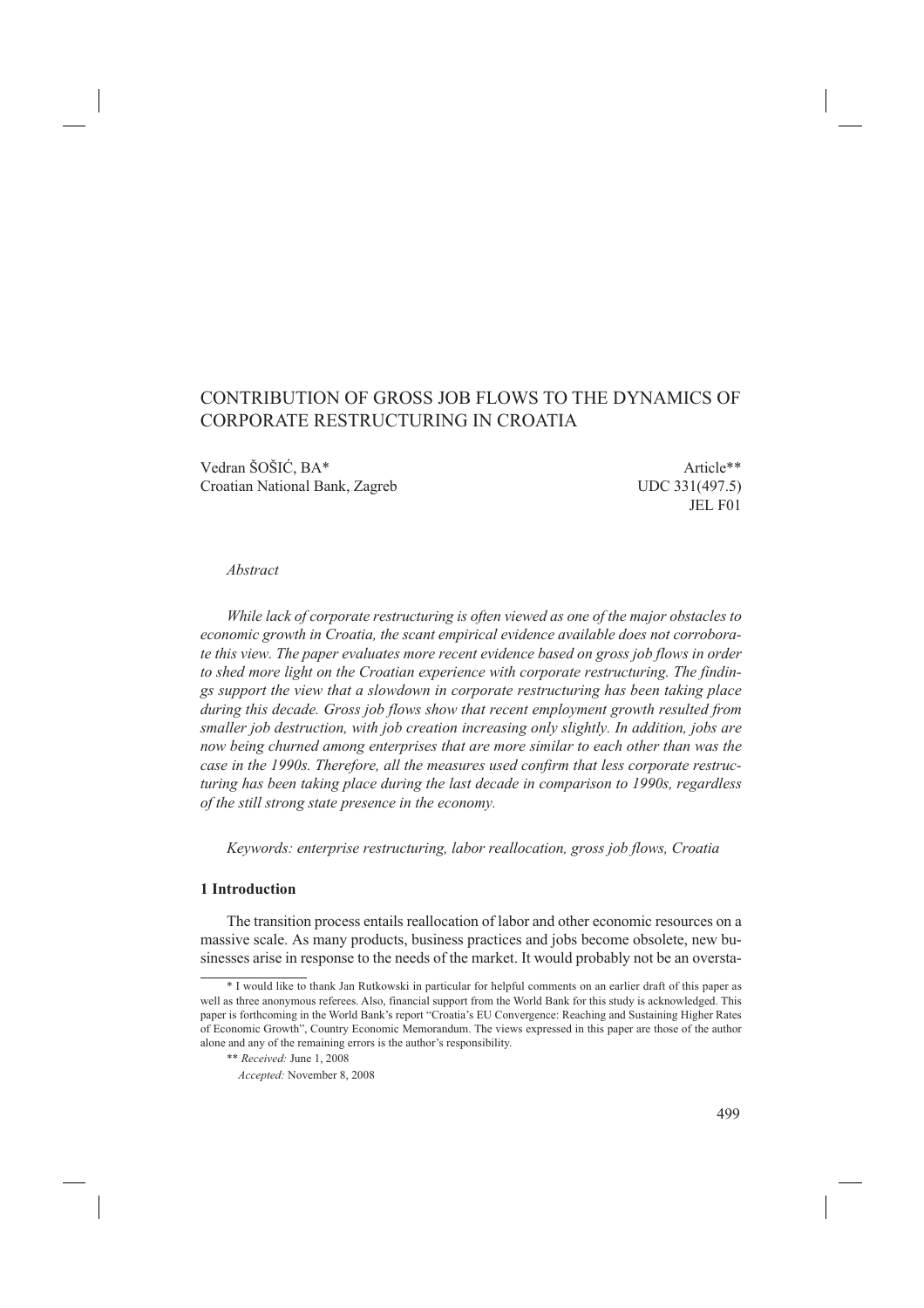tement to claim that the success of the transition process critically depends on the extent and nature of this restructuring and reallocation of resources from old to new enterprises and jobs. The evidence on the dynamics of this process in Croatia is mixed. On the one hand, there are studies supporting the view that the dynamics of corporate restructuring in Croatia has been in line with the same process in advanced transition countries (see Vujčić, 1997; Vehovec and Domadenik, 2003). However, there are some studies (see in particular Moore and Vamvakidis, 2007) that interpret some aggregate indicators as a signal of subdued restructuring. This paper has one goal – to shed more light on the dynamics of the process of corporate restructuring in Croatia and especially on more recent experience, thus providing additional evidence on the subject and a better understanding of the debate.

In order to achieve this goal, the dynamics of gross job flows will be examined. This approach bears some resemblances to those previously utilized by Vujčić (1997) and Vehovec and Domadenik (2003) to study corporate restructuring in Croatia. Most notably, dynamics of labor market adjustment will be put at the forefront of the analysis. Also, the paper will observe defensive restructuring, or changes in employment, rather than trying to take account of strategic restructuring. However, rather than looking at the convergence of employment structures to the specific goal, the process of job reallocation itself will be directly observed. Also, in addition to the magnitude of job reallocation, characteristics of expanding and contracting firms will be examined in great detail, providing an additional contribution to previous studies. Detailed evidence on job flows will in particular indicate the possible effects of labor reallocation.

The following chapter discusses selected views on the dynamics of corporate restructuring in Croatia. While some earlier empirical evidence (see Vujčić, 1997; Vehovec and Domadenik, 2003) does not find corporate restructuring in Croatia to lag behind that in other transition countries, the view that lack of restructuring is a severe hindrance to economic growth is nevertheless present in the literature. The next chapter discusses job flows – the enterprise restructuring nexus. While job flows are traditionally in the focus of the literature observing the dynamics of labor market adjustment, several authors have recently tried to estimate the contribution of labor reallocation to productivity growth, thus bringing job flow data more closely to the interest of the corporate restructuring field of research. Finally, before the conclusion, the main part of the paper presents evidence on the dynamics and composition of gross job flows in Croatia.

#### **2 Role of and Empirical Evidence on Corporate Restructuring in Croatia**

Even though there is a lot of discussion on the extent and dynamics of corporate restructuring in Croatia, no consensus has been reached despite some favorable early empirical evidence (see Vujčić, 1997; Vehovec and Domadenik, 2003). Their findings have not prevented a debate from taking place, with quite a few authors blaming at least some of the Croatian major economic problems on lack of corporate restructuring. As a recent example, Moore and Vamvakidis (2007) reiterate relative rankings of detailed EBRD transition indicators, and sub-index of corporate restructuring in particular, in order to substantiate their claim that enterprise restructuring is an area where Croatia is especially behind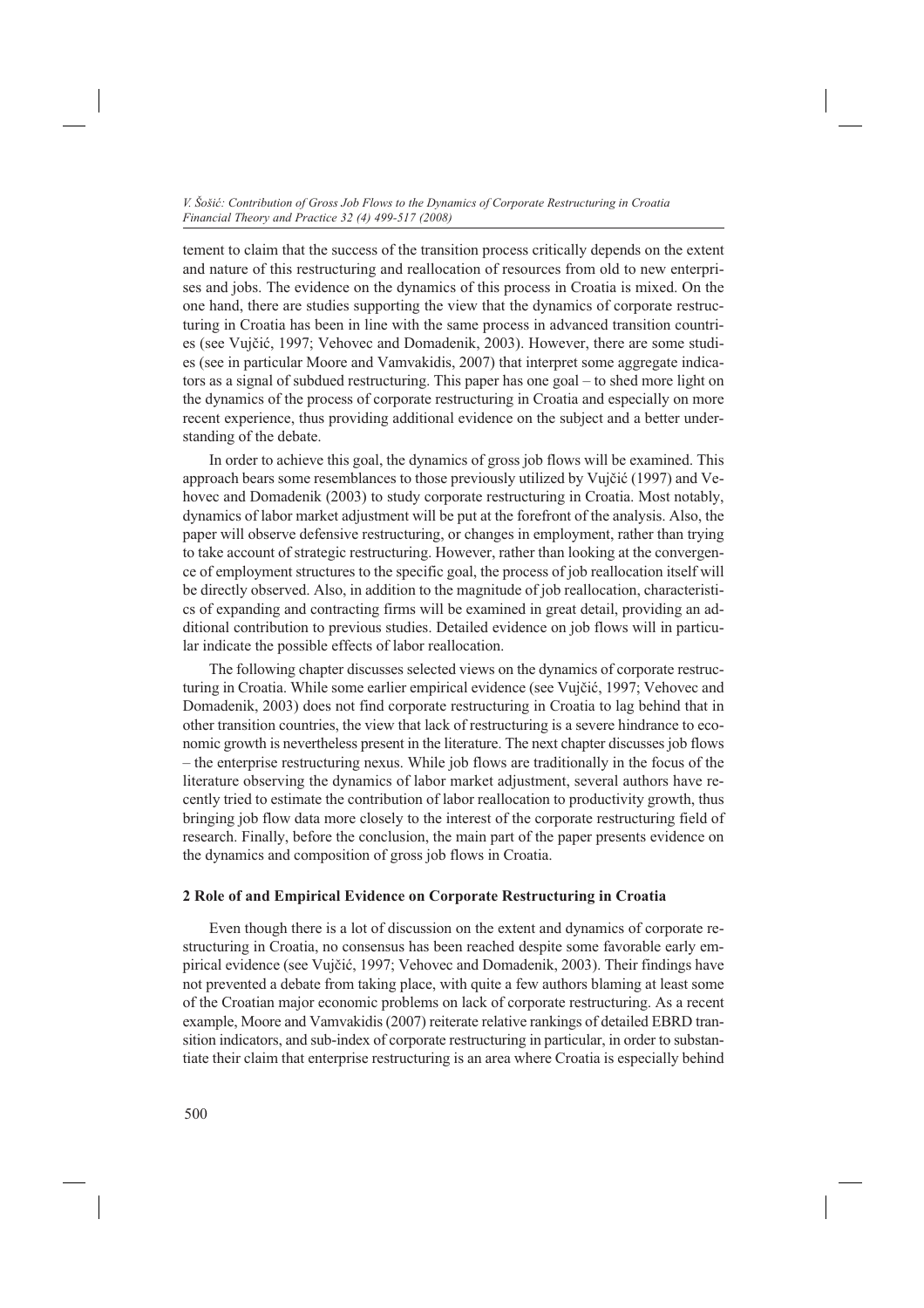other Central and Eastern European countries. They see restructuring of the Croatian economy as severely delayed, putting a major drag on economic growth, although this lack of restructuring is considered to be a symptom of a number of underlying weaknesses rather than a root cause of mediocre economic performance. EBRD transition sub-indices provide a useful general overview in different areas of an economy, including corporate restructuring. However, detailed data on corporate restructuring, similar to those presented in this paper (or those presented by Vujčić, 1997; Vehovec and Domadenik, 2003), complement and provide some value added to EBRD aggregate scores and rankings for understanding complex issues such as corporate restructuring

Unlike the disturbing scores on EBRD transition indicators, there are some pieces of empirical evidence supporting the view that the Croatian economy embarked on the restructuring process from a rather favorable position and moved in the right direction at a respectable pace, albeit these data cover a somewhat earlier period. Vujčić (1997) notes that Croatia had an initial advantage in the restructuring process since it had the highest share of employees in services of all the transition countries at the beginning of the transition process. Moreover, most of the change in the employment structure in Croatia during the transition was in the "right" direction, if the employment structure of the EU countries is considered a target for the restructuring process. However, although Croatia was found to be quicker and more efficient in the restructuring process during the observed period (until 1996), Vujčić (1997) also notes that the restructuring process mostly took place through job destruction, while there were very few expanding activities until the recent period.

Vehovec and Domadenik (2003) also confirm that the restructuring process in Croatia did not differ much from that in other advanced transition countries – at least if defensive restructuring is observed, as opposed to strategic restructuring where there is less evidence, but probably more reasons for concern. Vehovec and Domadenik (2003) report that labor demand elasticities in Croatia with respect to wage and corporate revenues during the 1995-2000 period did not diverge from those values observed in other Central and Eastern European countries. As the Croatian enterprises sampled significantly reduced employment amid a major fall in revenues accompanied with increasing wages, it is logical to conclude that the process of restructuring was not notably impeded.

Aligning evidence on early and efficient restructuring with the poor EBRD transition score for corporate restructuring seems hard. However, as available empirical evidence covers the period until 2000 and relies to a great extent on events from the mid-1990s, finding a slowdown in the restructuring process during this decade could bring the evidence closer to the general perception.

#### **3 Gross Job Flows and the Restructuring Process**

Many jobs are continuously created and destroyed in most economies even if there is little change in the aggregate employment. Firms constantly expand or contract, subtracting jobs from the economy and simultaneously adding new jobs, which are often different. While economic analysis frequently concentrates on the resulting net changes in aggregate employment and employment structure Vujčić (1997), is an example of this approach),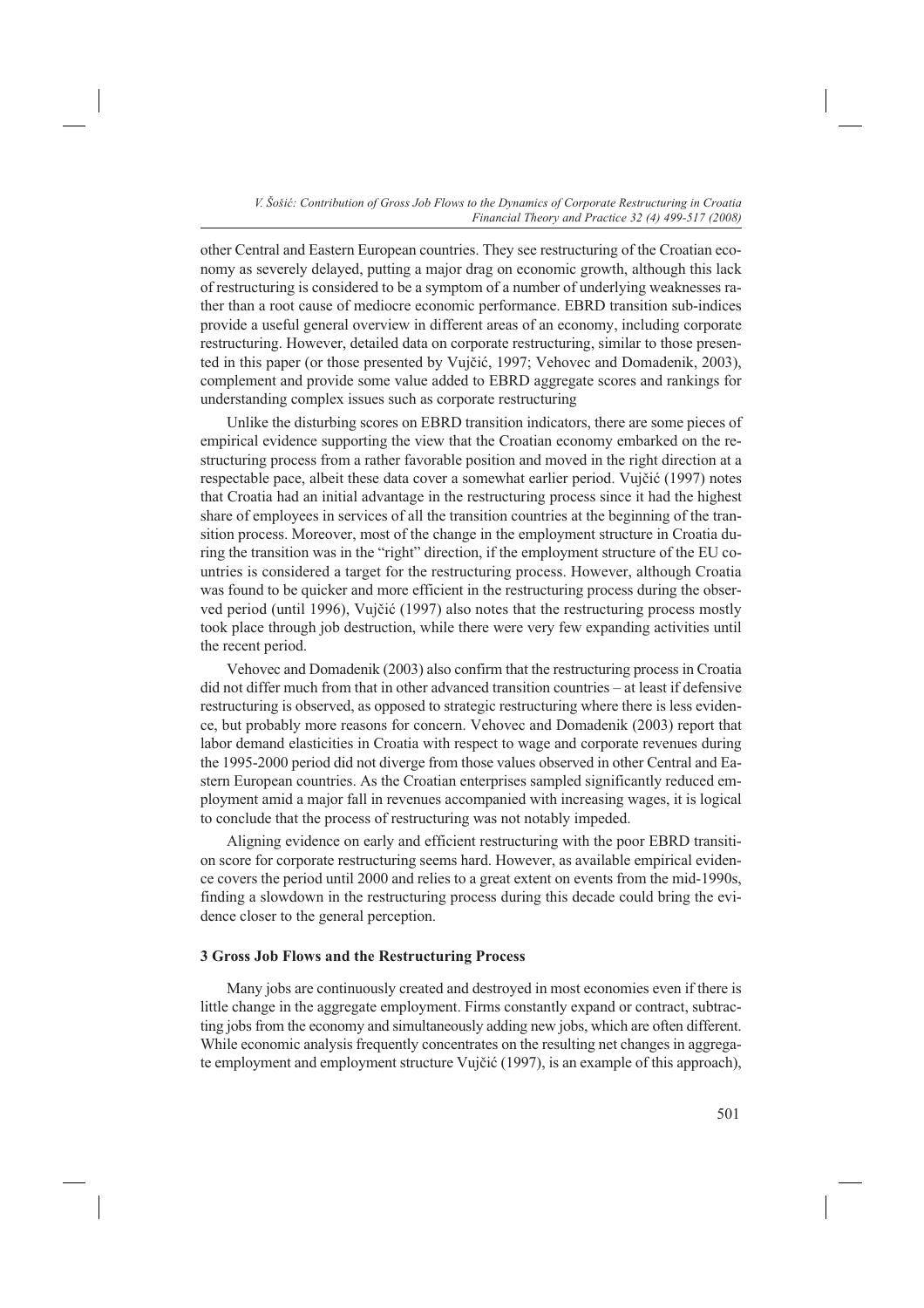there is also a considerable strand of literature looking at changes in employment across individual enterprises, or so-called "gross job flows".

Gross job flows are most commonly observed in order to assess the dynamics of labor market adjustment. Davis and Haltiwanger (1999) provide a comprehensive overview of this literature. Faggio and Konings (1998), Haltiwanger and Vodopivec (2000, 2003) and Jurajda and Terrell (2001) are examples of studies looking at the extent of job flows in order to assess the magnitude of labor market dynamics in transition countries and characteristics of enterprises generating new jobs. Rutkowski (2003) used estimates of job flows in order to corroborate his view on the substantial rigidity of the Croatian labor market, making it the first application of the job flow approach to the Croatian data.

Since gross job flows are unique data sources providing rich information on the characteristics of new as well as of disappearing jobs, their use has not been limited to labor market studies. Deng et al. (2007) associate processes of resource reallocation and enterprise restructuring with gross job flows as they attempt to measure the impact of job reallocation on the aggregate productivity growth in China. Their evidence confirms that a large fraction of the aggregate productivity growth is accounted for by reallocation of inputs and outputs from less productive to more productive firms (Deng at al., 2007). Therefore, a high level of gross job flows is found to be the most important precondition for dynamic allocative efficiency, at least in developing countries, supporting the view of the importance of corporate restructuring. In opposition to this finding, Scarpetta et al. (2002) report that shifts in market shares of operating firms influence productivity only modestly, while entry and exit of firms can account for between 20 percent and 40 percent of total productivity growth in ten observed OECD economies. This seeming contradiction can probably arise from the structure of the observed economy. In a low-productivity developing economy with considerable presence of the state sector and non-restructured firms, such as Chinese, there is certainly much more scope for increasing efficiency by reallocating labor than in an advanced market economy with competitive private sector and limited state presence in the economy.

In this paper, strong remaining state presence is implicitly considered as indirect evidence that in Croatia there is still plenty of room for productivity enhancing job reallocations. The focus will therefore be placed on the nature of expanding and contracting companies only. A more detailed account of the exact contributions of job flows to productivity will therefore be left for future research.

#### **4 Gross Job Flows in Croatia**

#### *4.1 Data description*

The data on job flows are extracted from the FINA (Financial Agency) database of enterprises' annual reports. This database includes over 100 thousand enterprises that reported their financial statement in at least two consecutive surveys during the 1993-2006 period. Since submission of an annual report is a legal obligation for every enterprise operating in Croatia, FINA believes that the reporting enterprises account for the vast majo-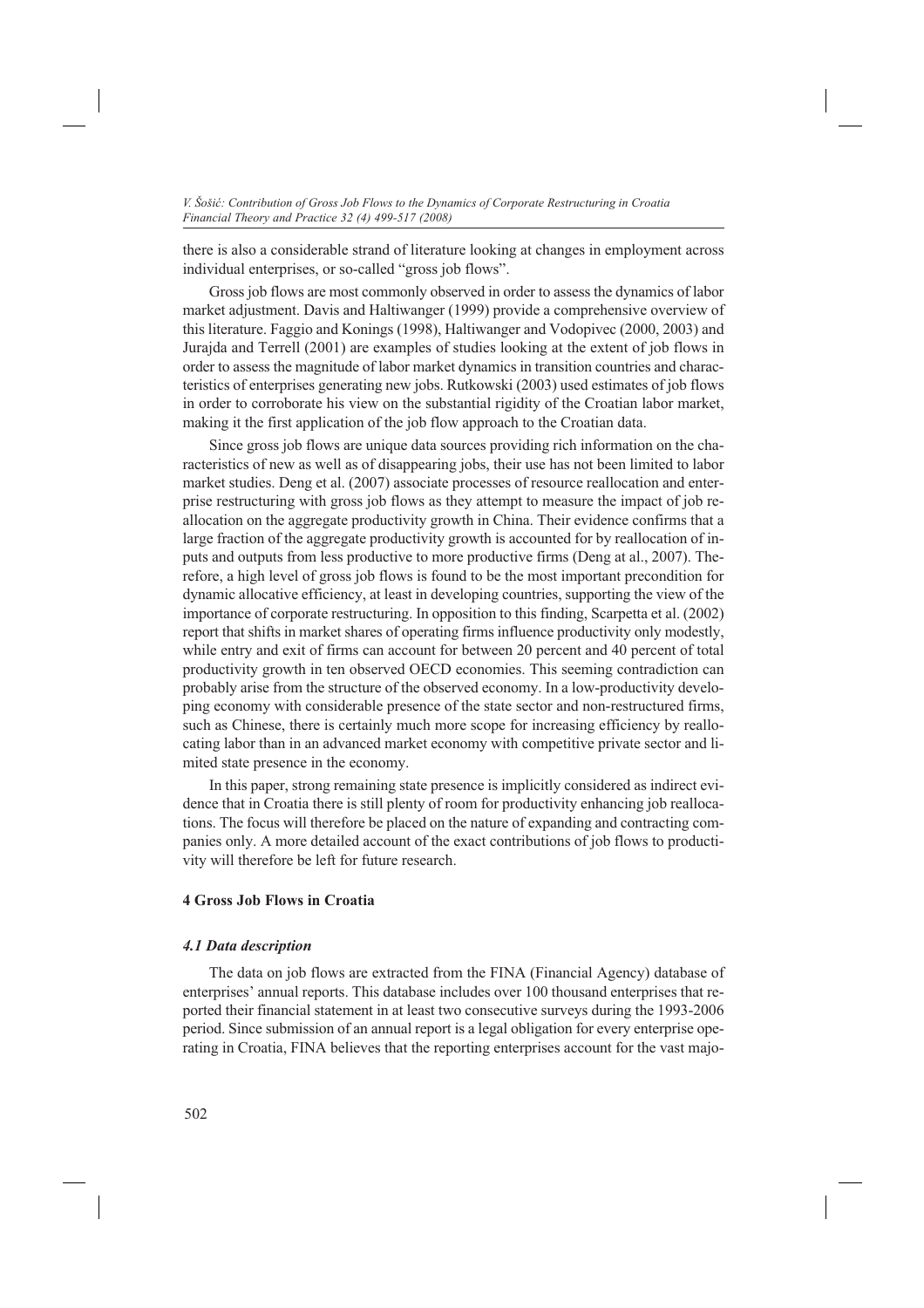rity of operating enterprises with only a negligible portion of enterprises neglecting this obligation. The population for the calculation of job flows indicators in each single year includes between about 30 and 65 thousand enterprises reporting in subsequent surveys, depending on the each year the survey was performed.

In order to provide consistency of data and clean most of the errors and omissions from the database, a visual inspection of observations exhibiting the largest employment fluctuations during any of the years under study was performed. Elimination of unusually large employment swings among those enterprises on average reduced total job turnover rate by about 2 percentage points (about 1 percentage point for job creation and job destruction rate each) or by about 13 percent of the corrected job flows. Also, as mentioned above, all enterprises failing to report for two consecutive years needed for the calculation of job flows were left out of the population since it was not possible to know whether a newly established enterprise was starting to report, or this enterprise simply previously failed to report. Both of these procedures induce a possibility of a downward bias in the estimated job flows, although some of the remaining errors in the database can work in the opposite direction. Effects of those procedures and of an alternative data cleaning method are discussed in more detail in Appendix I.

## *4.2 Job Creation and Job Destruction*

There is a number of different job flow measures that form a coherent framework for the analysis of job flows. These concepts will be gradually introduced throughout the paper as a need arises. Since definitions used differ amongst authors, all definitions followed in this paper are adapted from a seminal survey paper by Davis and Haltiwanger (1999). According to those authors, three basic job flows are defined in the following way:

*Job creation* equals employment gains summed over all business units that expanded during the year under observation.

*Job destruction* is equal to employment losses summed over all business units that contracted during the year under observation.

*Net employment change* equals the difference between job creation and job destruction.

Job flows are usually expressed as a proportion of an average employment at the beginning and at the end of the period under observation. Davis and Haltiwanger (1999) further note that capturing job flows taking place within firms or establishments would be highly desirable, but that very few studies actually manage to do this. The prevalent use of firm-level data makes it virtually impossible directly to measure job flows between different establishments belonging to the same firm. In principle, capturing job flows occurring in firms opening and closing during the period under observation would also be highly desirable, but since it is hard to distinguish between these events and non-reporting, such flows are usually omitted, as in this study. In addition to the previous caveat, it is possible that omitting both within-firm flows and flows taking place in starting/closing firms have biased the calculated job flows downwards to some extent.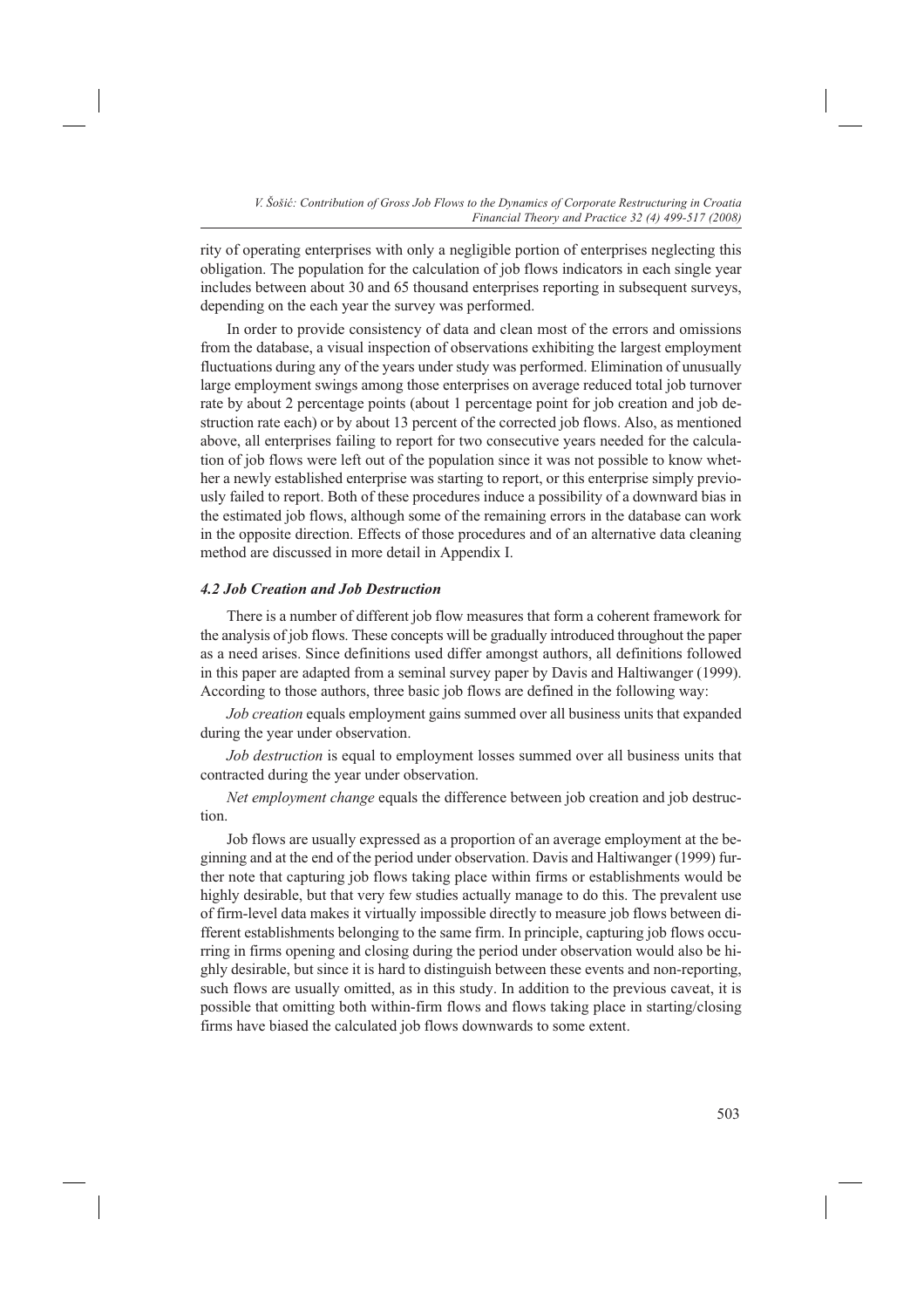Figure 1 presents job creation and job destruction rates in Croatia during the 1994- 2006 period. It shows a falling job destruction rate and an increasing job creation rate, which finally caught up with job destruction in 2001 and subsequently got ahead of it. In line with the dynamics of these two flows, net job creation turned to positive in 2001 and has considerably increased since then. Such dynamics of net job flows was aligned to a great extent with the observed employment change.

*Figure 1 Job creation, job destruction and net job creation rates in Croatia (1994-2006) (in %)*



*Source: FINA; own calculations*

Presented job creation and job destruction rates, though still fairly modest in international comparison, are on average about twice as high as those reported by Rutkowski (2003) in his calculations of gross job flows in Croatia for 2001 (his job creation rate was 3.5 percent, while job destruction was 4.9%, as compared to 8.7 and 7.6 percent, respectively, in this paper). Such a large difference between those two sets of job flow indicators arises predominantly because Rutkowski (2003) used a sampling procedure, while this study encompasses the whole population of reporting enterprises<sup>1</sup>. As job creation and destruction rates exhibited by different enterprises differ wildly, any bias towards large enterprises would severely reduce job flow measure, as indeed appears to be the case with the sample Rutkowski (2003) used, not only between selected groups of enterprises, but

<sup>&</sup>lt;sup>1</sup> Rutkowski drew a random sample of 12 thousands firms out of the full population, representing about a quarter of population. The sample was constructed to ensure representation of firms by ownership and region. However, it seems that sample's enterprises differ from the population with respect to some of their properties. For instance, while enterprises with up to 50 employees account for less than 14 percent of total employment in Rutkowski's sample, they comprise about one third of total employment in the entire population of enterprises. Similarly, enterprises with more than 500 employees make up almost half of the total employment in the sample, while their employment share in the whole population of enterprises is approximately one third.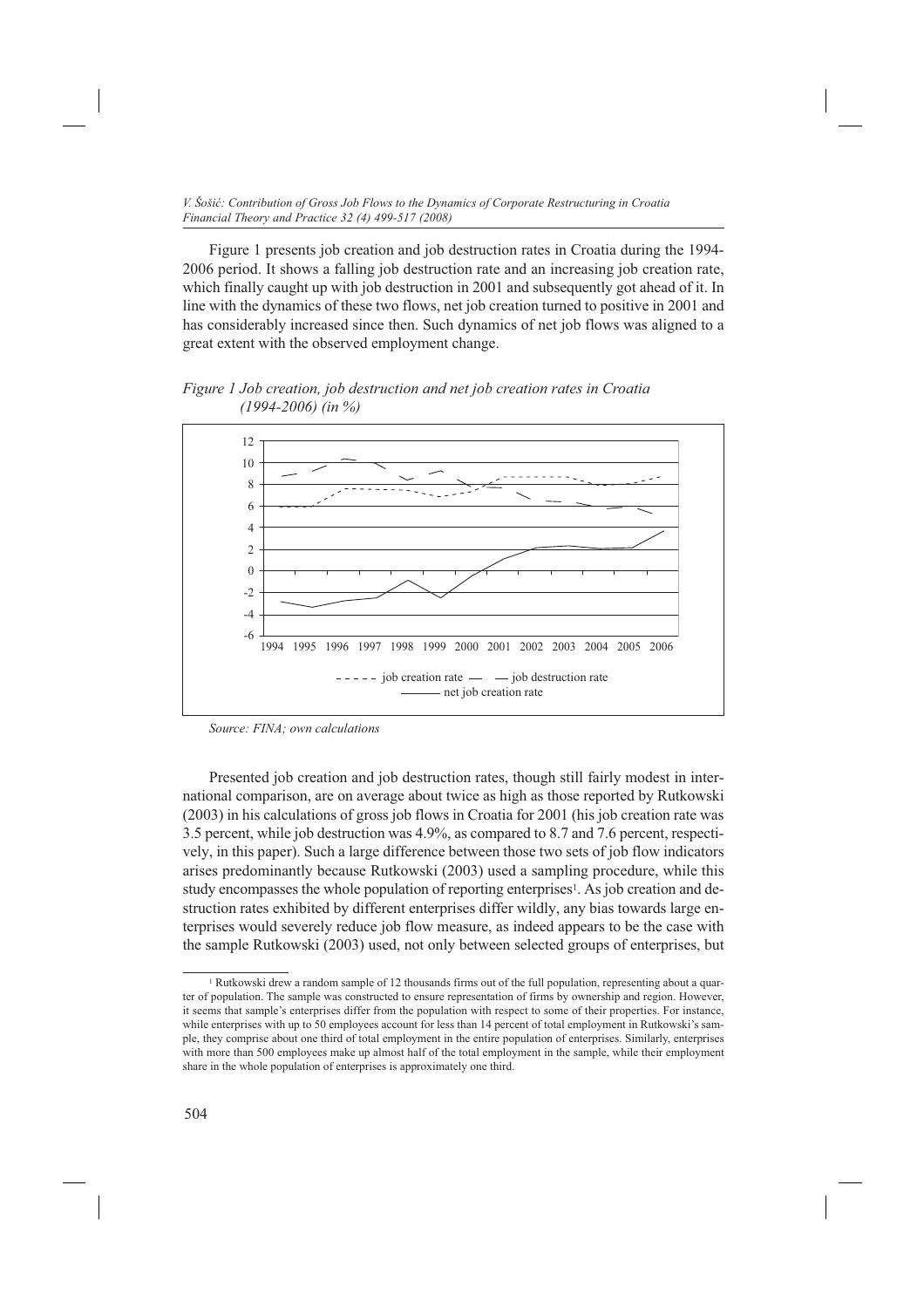also within the groups. As detailed flows reported by Rutkowski (2003) are also below their values calculated using the same data-cleaning procedure on a whole population, this confirms that his sample was also biased within certain size classes. Difference in the data cleaning procedure used by Rutkowski (2003), which could have eliminated some of the job flows data in excess of those arising from errors, provide a second reason for possible divergence, but this was probably not the cause for major divergences (this method is discussed in more detail in Appendix I).

## *4.3 Job turnover and excess job reallocation*

Job turnover and excess job reallocation summarize the overall extent of job flows. Their definitions, according to Davis and Haltiwanger (1999), are the following.

*Job turnover* equals the sum of the absolute value of all business units' employment gains and losses, representing the sum of job creation and job destruction.

*Excess job reallocation* is equal to the difference between job turnover and the absolute value of net employment change. It represents the part of job turnover that is above the amount required to accommodate net employment change.

While job turnover rate measures the full extent of jobs that were either created or destroyed, excess job reallocation rates accounts for only those jobs that "moved" from one firm to another, or jobs being churned between firms.

Job turnover rate in Croatia reached the maximum of almost 18% during mid-1990's, in the middle of the transformation process, and declined by about a quarter until 2006 (figure 2). Excess job reallocation rate maintained momentum until 2001 and then sharply declined by more than a third, indicating a fall in the number of reallocated jobs. Falling excess job reallocation rate shows that far fewer jobs are being churned and less restructuring is taking place now as compared to the previous decade. To supplement this quantitative evidence on the decrease in the extent of excess job reallocation, the quality of this restructuring will be more closely examined.

#### *4.4 Decomposition of excess job reallocation*

As described above, net job creation rates were fairly small and excess job reallocation remained an important flow until recently. Deeper insight into the forces driving excess job reallocation can be inferred from the detailed data on job flows and excess job reallocation, decomposed according to various firm characteristics, such as size, ownership, sector of economic activity and regional affiliation. In other words, decomposition of excess job reallocation provides information in a simple way on the main differences between contracting and expanding firms. Excess job reallocation can therefore be decomposed in two components: the portion of such flows arising within a certain group of enterprises (such as enterprises operating within a certain economic activity) and flows arising between groups of enterprises.

The first component ("within group" flows) is measured as the extent of excess job reallocation at the level of each group, such as individual economic activities, and then summed across all of the groups. The second component ("between group" flows) is mea-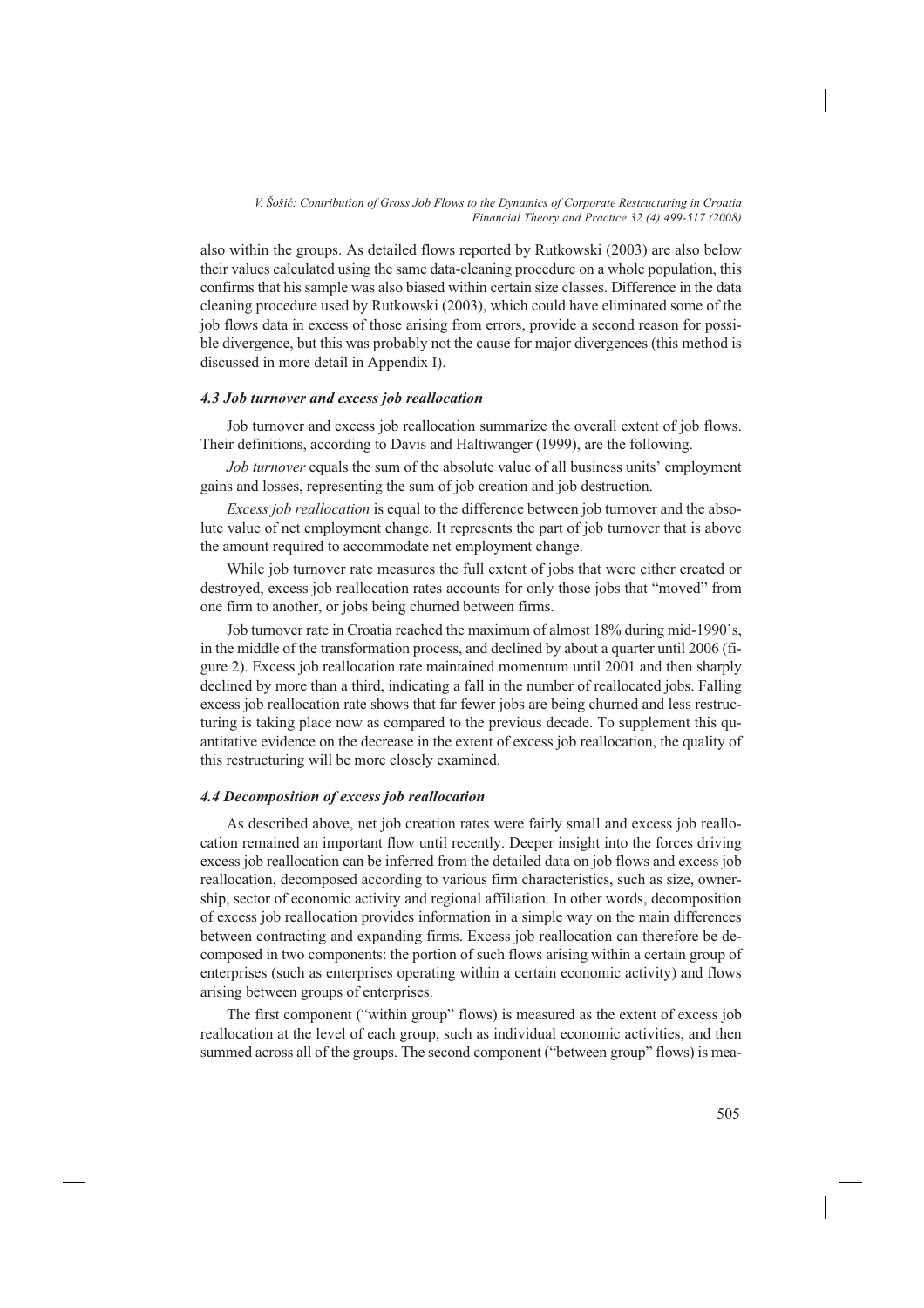*Figure 2 Job turnover, excess job reallocation and net job creation rates in Croatia (1994-2006) (in %)*



*Source: FINA; own calculations.*

sured by summing across groups the deviation of the absolute value of the growth rate for that group and then subtracting from the absolute value of the growth rate for all groups (Faggio and Konings, 1998). Figure 3, presenting the decomposition of "within group" flows and "between group" flows, shows that difference in ownership status was the most important factor driving reallocation of jobs during the transition process in Croatia.

While in the early 1990's almost one half of excess job flows took place between enterprises belonging to different ownership types (mostly between *de novo2* private enterprises and all other enterprises, as will be shown later), recently it was the case with less than a tenth of excess job flows. This is especially significant given the substantially reduced size of the excess job reallocation itself, which decreased by a third since the beginning of the decade. Indicators of job flows arising between different firms provide direct evidence on the restructuring slowdown as job flows taking place in this decade arise between more similar enterprises, or more jobs churn amongst firms belonging to the same groups.

Other enterprise attributes do not appear to be important for explaining the dynamics of job reallocation. Most excess job reallocation occurred within economic activities (defined at NACE-2 level), with less than 20 percent of total excess reallocation going on between different economic activities for most of the observed period and falling to less than 10 percent recently. Faggio and Konings (1998) report similar results for Romania, while inter-sectoral reallocation accounted for only 10 percent of total excess job reallocation in Bulgaria and as much as 50 percent of excess reallocation in Estonia.3 Althou-

<sup>2</sup> *De novo* enterprises indicate newly founded enterprises that have been privately owned since establishment.

<sup>3</sup> Faggio and Konings (1998) observe the 1993-1996 period in Bulgaria and Estonia, while for Romania only data for 1995 and 1996 were included in the study.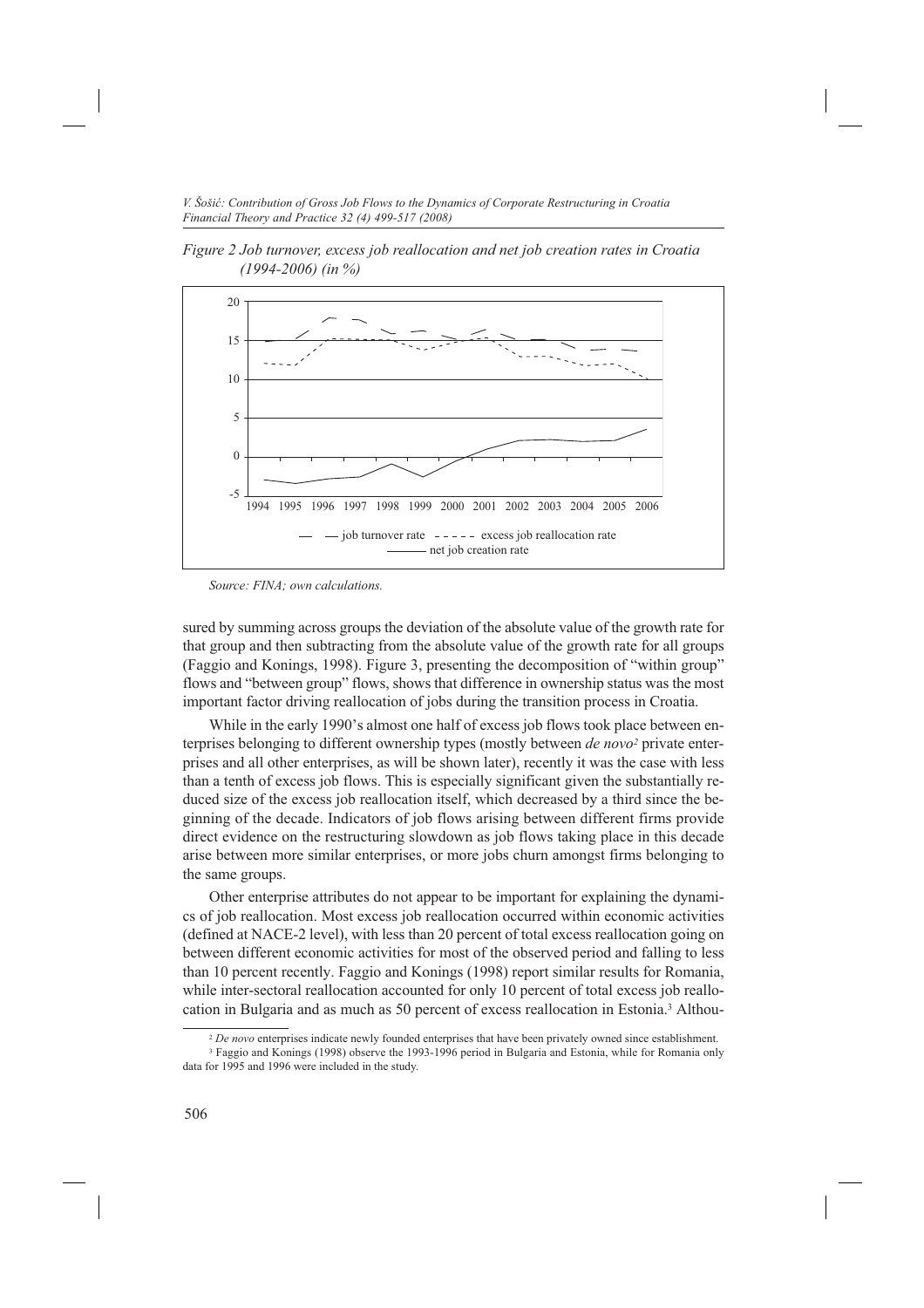*Figure 3 Decomposition of excess job reallocation in Croatia according to different criteria, in % (1994-2006)*



*Source: FINA; own calculations.*

gh regional imbalances in Croatia are sometimes alleged to be particularly large, according to the regional decomposition of excess job reallocation, this kind of mobility appears low, with less than 3 percent of average annual job reallocation occurring between the counties and finally ceasing to take place in 2006. However, this indicator has to be looked at with caution since employment is registered by the enterprise headquarters and not by the actual location where the work took place, which may bias the indicator either way. Also, even a modest migration of jobs between the regions can build-up significant imbalances over time, if their direction is persistent. Finally, job creation rates in small enterprises during early years of the transition were dramatic, but as the share of firms with less than 20 employees approached a quarter of total employment by the end of the 1990s, their growth stalled and the reallocation of jobs between firms of different sizes ceased to be important. The thresholds for firm size classes were chosen somewhat arbitrarily, but the choice of six relevant groups4 would probably capture any more significant movements of jobs between enterprises of different sizes.

## *4.5 Decomposition of job creation and job destruction*

While decomposition of excess job reallocation provides only information on general features of the firms that drive the process of job flows (e.g. type of ownership), it is possible to look more closely at individual characteristics of firms that create new jobs and those that destroy jobs and to compare their behavior (e.g. the behavior of newly established privately owned firms vs. state owned firms). Comparison of data on job creation

<sup>4</sup> Firm groups by size are defined in the following manner: (i) 1-10 employees, (ii) 11-20 employees, (iii) 21-50 employees, (iv) 51-200 employees, (v) 201-500 employees and (vi) 501or more employees.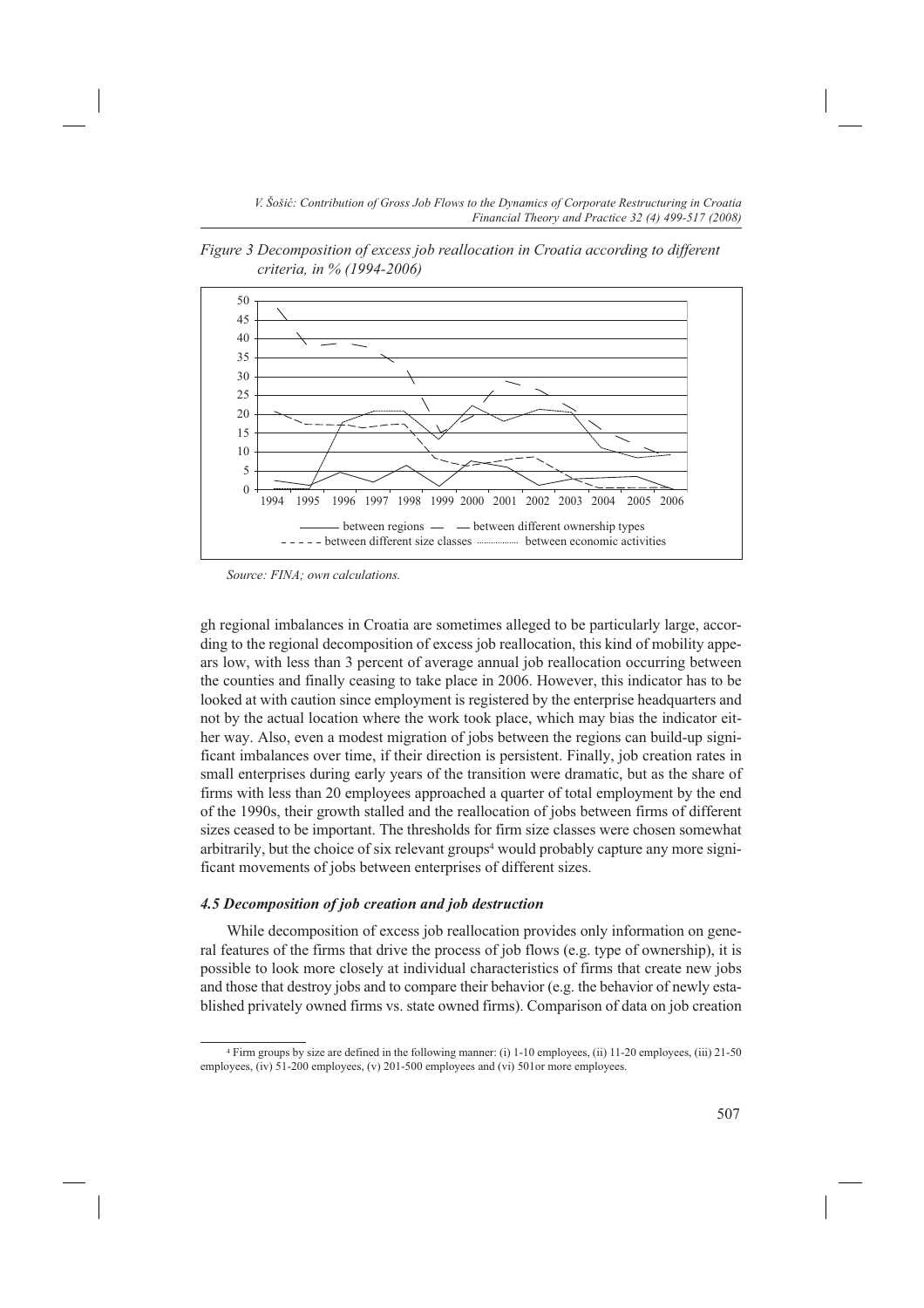and job destruction decomposed by enterprise characteristics is the most straightforward way to perform such an exercise. Since it was previously found that firm ownership was the most important characteristic driving job reallocation, job creation and job destruction rates decomposed according to ownership are presented in tables 1 and 2.

**Job creation rate 1994 1995 1996 1997 1998 1999 2000 2001 2002 2003 2004 2005 2006** public utilities etc. 1.3 1.7 2.9 2.9 1.7 1.9 1.6 1.2 1.2 2.7 1.7 1.6 2.6 in privatization 3.3 1.3 2.5 4.0 3.5 5.0 3.0 3.5 2.5 4.0 3.4 4.0 5.3 privatization not started 3.0 1.7 4.0 3.6 5.7 3.7 1.8 3.1 3.5 3.2 1.8 1.6 1.2 de novo 31.4 23.5 23.8 20.0 17.8 14.9 14.3 16.7 15.8 14.8 13.0 13.0 13.4 privatized 2.8 2.3 2.8 2.4 2.7 2.6 4.1 4.3 4.2 4.2 3.3 3.9 4.0 cooperative 2.1 1.5 1.8 3.8 7.9 3.5 4.1 3.9 7.3 7.4 7.0 8.4 7.6 mixed majority private 2.5 2.5 2.5 3.9 3.4 2.6 5.3 3.9 3.3 3.6 4.0 4.0 3.7 mixed majority state 1.4 1.3 2.7 2.0 3.2 2.3 2.4 5.4 2.8 2.7 3.2 2.4 1.2 *total 5.9 5.9 7.5 7.5 7.4 6.8 7.3 8.7 8.6 8.7 7.9 8.1 8.6* **Job destruction rate 1994 1995 1996 1997 1998 1999 2000 2001 2002 2003 2004 2005 2006** public utilities etc. 4.7 1.6 1.3 3.9 2.9 2.7 1.6 2.7 6.3 2.4 1.2 1.2 2.0 in privatization 9.5 10.3 12.8 9.5 12.1 10.7 21.4 6.7 7.0 6.3 4.5 11.5 3.9 privatization not started 6.4 13.5 5.3 8.3 7.6 8.7 7.3 3.6 3.6 1.2 2.3 1.8 3.7<br>not started de novo 9.2 11.5 12.2 9.7 10.3 12.1 10.4 8.4 7.0 7.0 7.1 7.5 6.0 privatized 9.8 10.1 9.8 10.8 8.8 9.9 8.6 8.0 5.4 7.5 6.2 6.5 4.8 cooperative 9.5 8.8 15.4 13.0 15.9 12.7 13.0 10.9 9.6 7.1 7.2 7.1 7.0 mixed majority private 9.2 8.7 14.0 10.1 8.1 9.1 6.0 9.6 5.2 7.6 5.7 5.6 4.3 mixed majority state 10.4 12.4 13.6 16.6 9.6 8.0 6.6 10.3 8.4 7.3 7.7 3.8 3.7 *total 8.8 9.2 10.2 9.9 8.3 9.3 7.7 7.6 6.4 6.3 5.8 5.9 5.0*

*Table 1 Job creation and job destruction rates, according to firm ownership, in % (1994-2006)*

*Source: FINA; own calculations.*

Decomposition of job creation and job destruction raises a number of important points. First of all, there is a stark difference between contributions to the overall job creation rates of *de novo* private enterprises and all other enterprises, including mixed ownership with majority private ownership as well as fully privatized enterprises. The fact that *de novo* private enterprises account for the majority of new jobs is not surprising, although the sheer extent of the difference from other privately owned enterprises is startling as job creation rates in the former exceeded rates in the latter by a high multiple (on average by almost 5 times). Privately owned enterprises over the observed period contribu-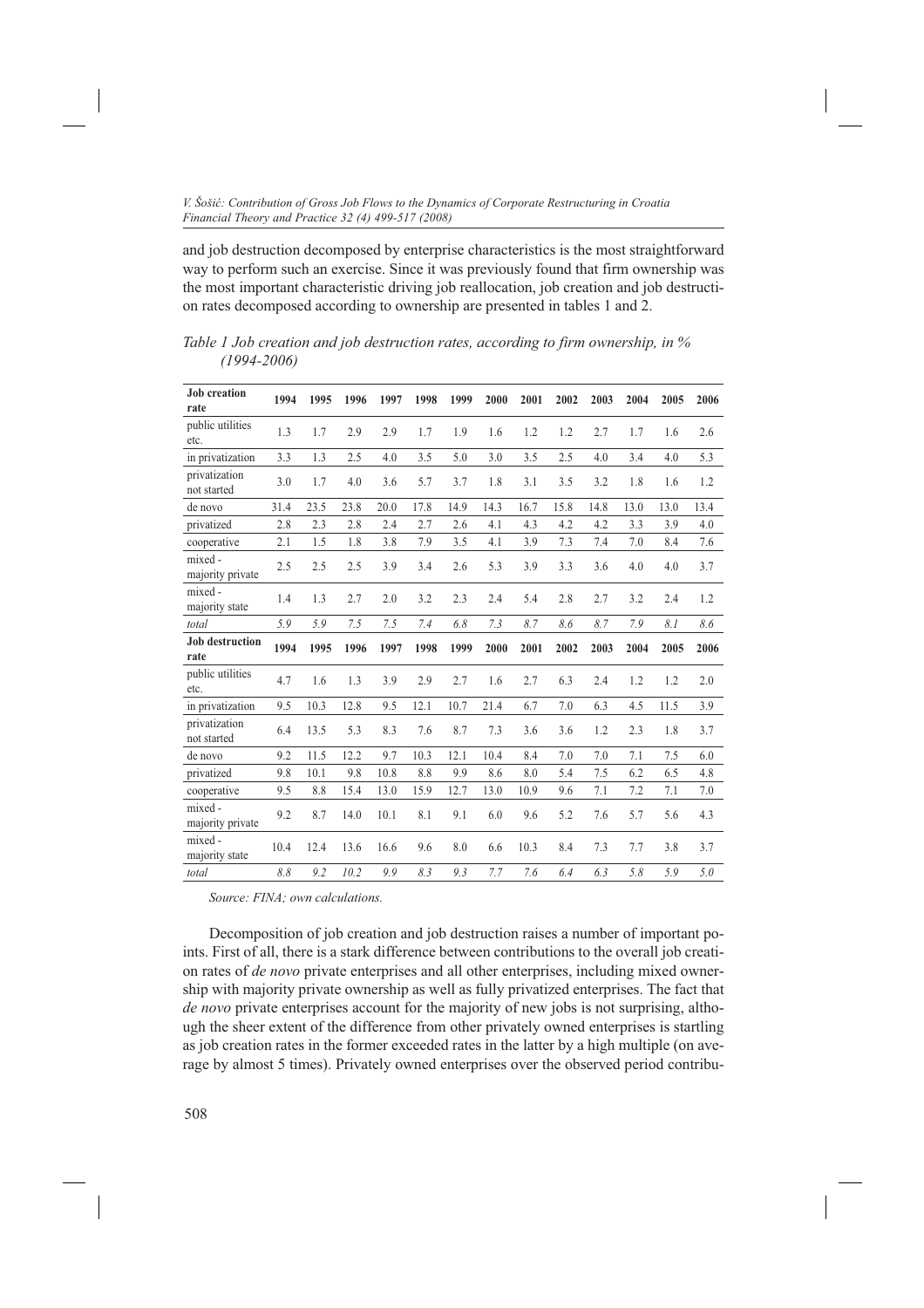*Table 2 Structure of contributions of job creation and job destruction in each ownership category to overall job creation and destruction, in % (1994-2006)*

| <b>Job</b> creation<br>rate    | 1994 | 1995 | 1996 | 1997 | 1998 | 1999 | 2000 | 2001 | 2002 | 2003 | 2004 | 2005 | 2006 |
|--------------------------------|------|------|------|------|------|------|------|------|------|------|------|------|------|
| public utilities<br>etc.       | 3.7  | 5.1  | 6.7  | 6.9  | 4.0  | 4.0  | 3.7  | 2.1  | 2.1  | 4.8  | 3.2  | 3.0  | 3.3  |
| in privatization               | 4.7  | 0.9  | 1.0  | 1.4  | 1.0  | 1.2  | 0.6  | 0.6  | 0.4  | 0.5  | 0.5  | 0.4  | 0.4  |
| privatization<br>not started   | 1.6  | 0.7  | 1.0  | 0.7  | 1.2  | 1.0  | 0.4  | 1.2  | 0.6  | 0.8  | 0.5  | 0.4  | 0.3  |
| de novo                        | 68.6 | 73.6 | 72.0 | 72.0 | 74.0 | 76.4 | 70.8 | 76.0 | 80.3 | 78.7 | 81.1 | 81.9 | 83.7 |
| privatized                     | 9.7  | 8.3  | 7.6  | 6.2  | 6.8  | 7.2  | 10.3 | 8.6  | 8.2  | 7.4  | 5.8  | 6.4  | 5.9  |
| cooperative                    | 0.6  | 0.2  | 0.2  | 0.3  | 0.6  | 0.3  | 0.3  | 0.2  | 0.4  | 0.3  | 0.3  | 0.4  | 0.3  |
| mixed -<br>majority private    | 6.1  | 6.9  | 5.3  | 8.7  | 7.1  | 5.9  | 10.2 | 6.8  | 5.8  | 5.5  | 6.4  | 6.2  | 5.0  |
| mixed -<br>majority state      | 5.0  | 4.3  | 6.3  | 3.8  | 5.3  | 4.0  | 3.7  | 4.5  | 2.2  | 1.8  | 2.1  | 1.4  | 1.0  |
| total - state<br>ownership     | 15.0 | 11.0 | 15.0 | 12.7 | 11.5 | 10.2 | 8.4  | 8.4  | 5.3  | 8.0  | 6.3  | 5.2  | 5.1  |
| total - private<br>ownership   | 85.0 | 89.0 | 85.0 | 87.3 | 88.5 | 89.8 | 91.6 | 91.6 | 94.7 | 92.0 | 93.7 | 94.8 | 94.9 |
| total                          | 5.9  | 5.9  | 7.5  | 7.5  | 7.4  | 6.8  | 7.3  | 8.7  | 8.6  | 8.7  | 7.9  | 8.1  | 8.6  |
| <b>Job</b> destruction<br>rate | 1994 | 1995 | 1996 | 1997 | 1998 | 1999 | 2000 | 2001 | 2002 | 2003 | 2004 | 2005 | 2006 |
| public utilities<br>etc.       | 9.1  | 3.1  | 2.3  | 6.9  | 6.3  | 4.2  | 3.7  | 5.4  | 14.5 | 5.8  | 3.1  | 2.9  | 4.5  |
| in privatization               | 9.1  | 4.6  | 3.6  | 2.6  | 3.2  | 1.9  | 4.4  | 1.2  | 1.5  | 1.2  | 0.8  | 1.6  | 0.6  |
| privatization<br>not started   | 2.3  | 3.6  | 1.0  | 1.1  | 1.5  | 1.7  | 1.4  | 1.6  | 0.8  | 0.4  | 0.8  | 0.7  | 1.7  |
| de novo                        | 13.6 | 22.9 | 27.2 | 26.4 | 38.4 | 45.7 | 49.1 | 43.7 | 47.5 | 51.2 | 60.1 | 65.0 | 65.2 |
| privatized                     | 23.3 | 23.0 | 19.9 | 21.1 | 20.2 | 20.3 | 20.2 | 18.5 | 14.0 | 18.1 | 15.2 | 14.6 | 12.3 |
| cooperative                    | 1.8  | 0.9  | 1.0  | 0.8  | 1.1  | 0.7  | 0.8  | 0.6  | 0.6  | 0.5  | 0.4  | 0.4  | 0.5  |
| mixed -<br>majority private    | 15.1 | 15.2 | 21.9 | 17.2 | 15.3 | 15.4 | 10.9 | 19.1 | 12.3 | 16.2 | 12.6 | 11.9 | 10.0 |
| mixed -<br>majority state      | 25.6 | 26.7 | 23.2 | 23.8 | 14.0 | 10.1 | 9.5  | 9.9  | 8.7  | 6.7  | 6.9  | 3.0  | 5.2  |
| total - state<br>ownership     | 46.2 | 38.0 | 30.0 | 34.5 | 24.9 | 17.9 | 18.9 | 18.1 | 25.6 | 14.1 | 11.7 | 8.2  | 11.9 |
| total - private<br>ownership   | 53.8 | 62.0 | 70.0 | 65.5 | 75.1 | 82.1 | 81.1 | 81.9 | 74.4 | 85.9 | 88.3 | 91.8 | 88.1 |
| total                          | 8.8  | 9.2  | 10.2 | 9.9  | 8.3  | 9.3  | 7.7  | 7.6  | 6.4  | 6.3  | 5.8  | 5.9  | 5.0  |

*Source: FINA; own calculations.*

ted 9 out of every 10 new jobs, and close to 8 out of those 10 were added by newly established private enterprises. At the same time, job destruction rates did not differ that much between different types of enterprises, although it is even more amazing to find that job destruction rates in *de novo* private enterprises were somewhat higher than the average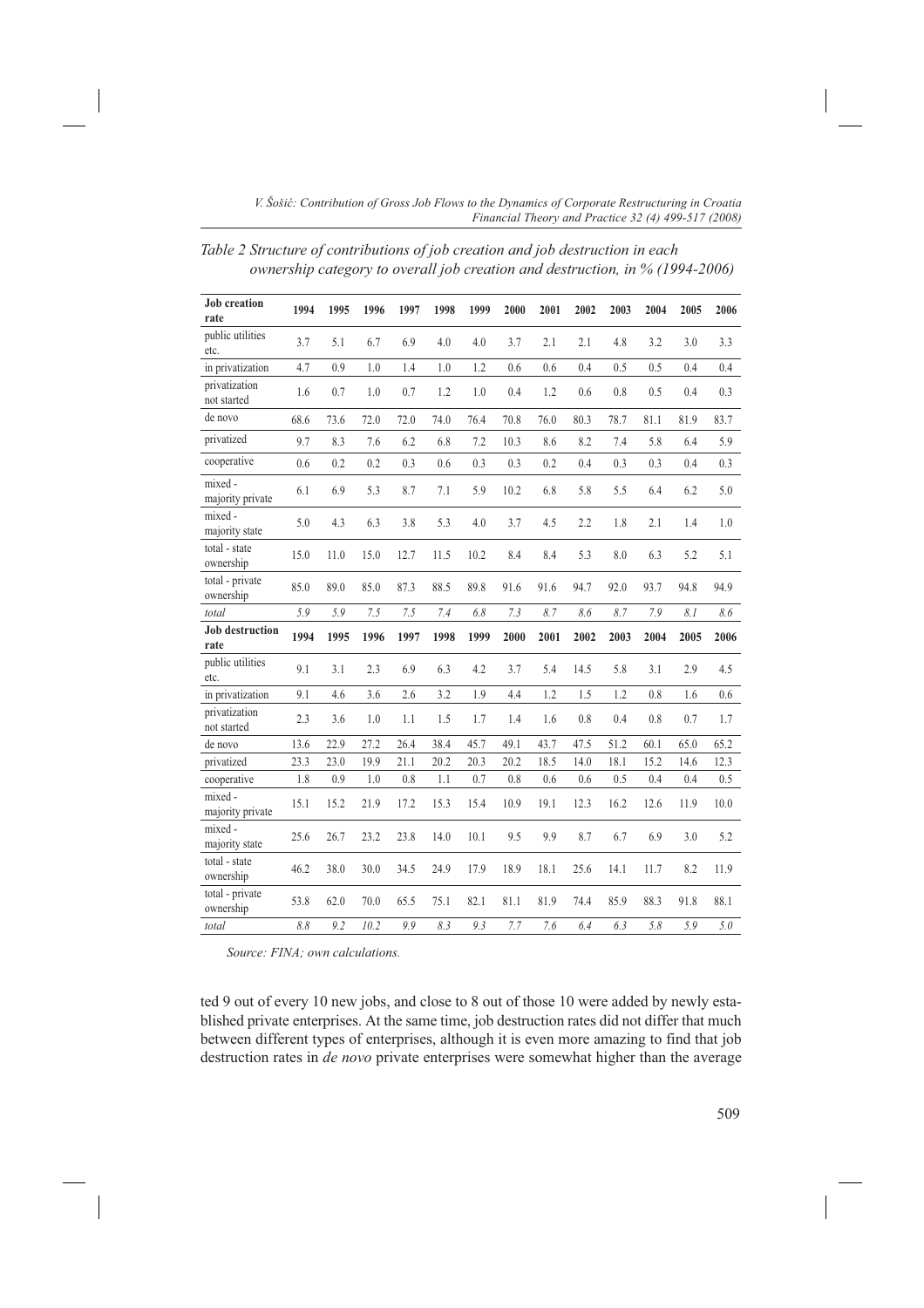for all others throughout the entire period. *De novo* firms accounted for about half of all jobs destroyed in 2000 and even increased their share since. Regardless of the magnitude of jobs destroyed in the newly established private firms, those firms were the only ones adding jobs on balance. They contributed almost 3 news jobs annually for every 10 previously existing jobs in those enterprises over the observed period, balancing net job destruction of all other firms. Such dynamics of job flows quadrupled the share of *de novo*  firms in total employment during the period under observation as they exceeded half of total employment in reporting firms in 2006. The organic growth of these enterprises was the only source of net additions to the total employment.

One corollary of the presented figures is that privatized enterprises did not behave in a dramatically different way from state owned enterprises. While privatized enterprises on average added only 3.3 jobs for every 100 jobs existing in those enterprises, they destroyed 8.2 jobs for every 100 existing jobs during the observed period. Therefore, the job destruction rate in privatized enterprises was, on average, about two and a half times higher than the job creation rate in those enterprises. If privatization had any benefits for those enterprises, they would have to be observed in other indicators, such as increased productivity, and not in the magnitude of new jobs added.

Attrition of jobs in the sector of state owned enterprises was slow during the whole observed period, although the process kept the momentum until just before the end of the observed period. The decline of total employment was spread over a long period of time due to slow employment adjustment in the state owned and privatized enterprises and the long time needed for the new private sector to create jobs.



*Figure 4 Shares of de novo and small enterprises in total employment, in % (1994- 2006)* 

*Source: FINA; own calculations.*

510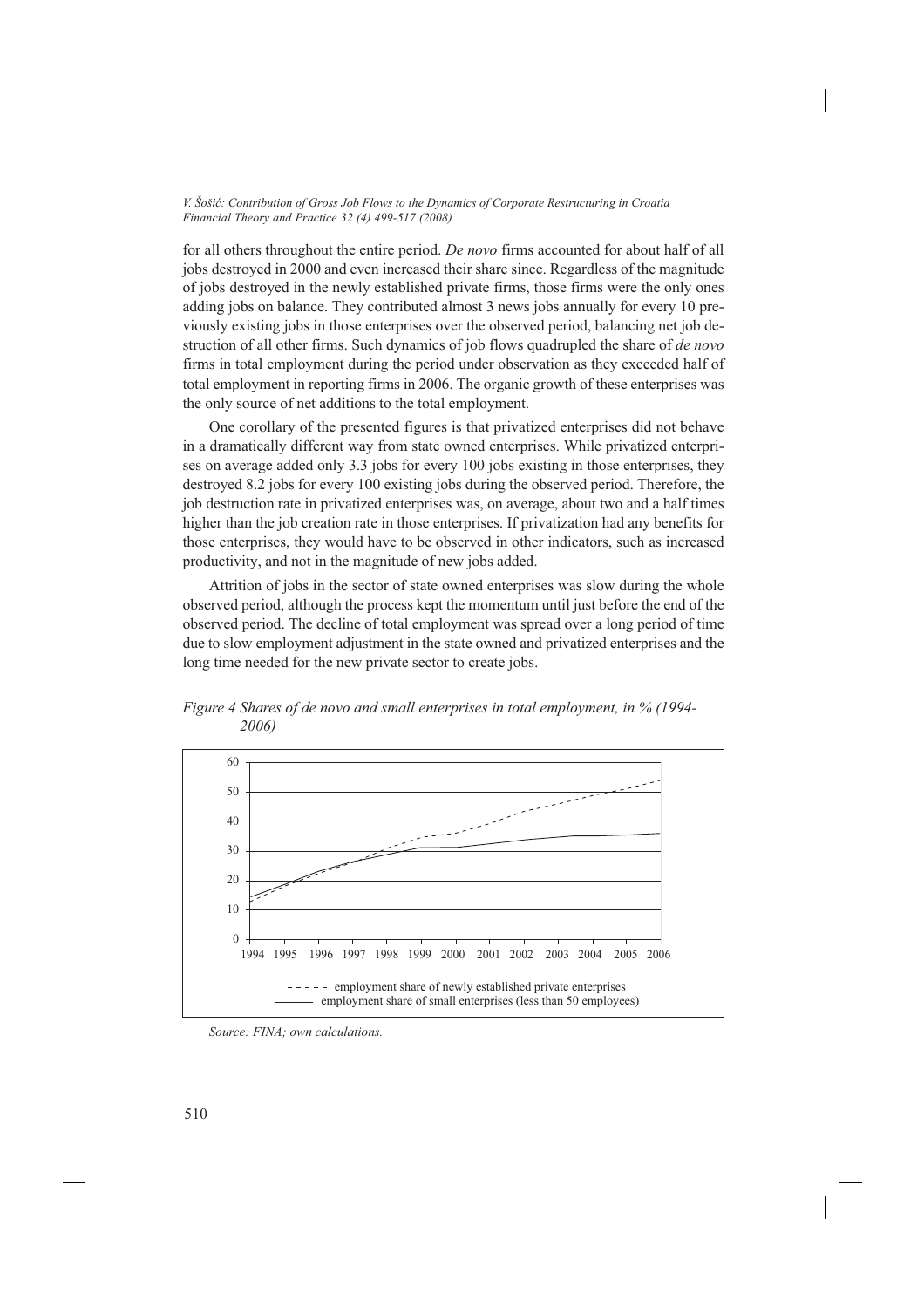Newly established enterprises that generated employment were mostly small. Enterprises with less than 50 employees persistently added new jobs, while those with more than 50 employees until recently continued to shed labor. However, it is the decline in the number of jobs destroyed in large enterprises that recently tipped the balance in favor of net job creation. Although employment share of large enterprises considerably dropped from the initial nine-tenths, those still account for about two-thirds within the reporting enterprises and their share appears to have stabilized as they ceased to shed jobs.

Dynamic enterprises tend to be located in Zagreb and in the nearby region, such as the Zagreb County, while in other regions job creation caught up with job destruction much later in the observed period. With respect to breakdown according to economic activities, more dynamic enterprises tended to operate in trade and construction.

|  | Table 3 Net job creation rates by counties, in $\%$ (1994-2006) <sup>a</sup> |  |  |  |
|--|------------------------------------------------------------------------------|--|--|--|
|--|------------------------------------------------------------------------------|--|--|--|

| County                     | 1994   | 1995    | 1996    | 1997    | 1998   | 1999   | 2000    | 2001   | 2002   | 2003   | 2004   | 2005   | 2006 |
|----------------------------|--------|---------|---------|---------|--------|--------|---------|--------|--------|--------|--------|--------|------|
| Istarska                   | $-6.7$ | $-4.6$  | $-1.9$  | $-2.1$  | 0.7    | $-1.2$ | 0.2     | 1.2    | 0.8    | 0.2    | 0.4    | 0.6    | 2.2  |
| Grad Zagreb                | $-2.2$ | $-0.1$  | 0.7     | $-1.5$  | $-1.1$ | $-1.8$ | 0.2     | 0.6    | 1.1    | 2.6    | 3.3    | 3.6    | 3.9  |
| Splitsko-dalmatinska       | $-2.4$ | $-5.6$  | $-4.3$  | $-4.4$  | $-2.1$ | $-2.0$ | 0.7     | 3.3    | 4.7    | 3.9    | 2.9    | 2.0    | 1.8  |
| Primorsko-goranska         | $-3.4$ | $-7.5$  | $-5.7$  | $-2.3$  | $-2.7$ | $-2.4$ | 2.2     | 3.2    | 4.1    | 2.0    | 1.1    | 0.5    | 3.2  |
| Varaždinska                | $-6.7$ | $-8.7$  | $-3.6$  | $-0.1$  | 1.2    | $-2.5$ | 1.4     | 1.6    | 4.1    | 3.5    | 0.5    | 2.6    | 5.2  |
| Zagrebačka                 | $-2.6$ | $-1.9$  | 0.7     | 0.1     | $-0.5$ | $-0.8$ | $-2.4$  | 6.7    | 4.8    | 7.8    | 6.3    | 2.2    | 6.1  |
| Vukovarsko-srijemska       | 0.7    | $-8.9$  | $-4.2$  | 3.1     | 7.3    | $-6.4$ | $-0.1$  | 4.3    | 3.2    | 5.6    | 3.3    | 3.4    | 3.3  |
| Brodsko-posavska           | $-2.9$ | $-1.6$  | $-3.0$  | $-1.6$  | 0.9    | $-5.5$ | $-5.6$  | $-0.1$ | 3.6    | 6.6    | 1.8    | 1.7    | 3.8  |
| Dubrovačko-<br>neretvanska | $-4.7$ | $-6.7$  | $-6.3$  | $-3.1$  | $-2.9$ | $-5.8$ | $-3.6$  | $-0.3$ | 1.8    | 0.0    | 0.1    | 2.5    | 4.8  |
| Bjelovarsko-bilogorska     | $-5.4$ | $-4.5$  | $-11.6$ | $-6.7$  | 2.1    | $-7.3$ | $-1.2$  | $-2.7$ | 3.7    | 6.1    | 0.2    | 0.8    | 3.5  |
| Osječko-baranjska          | $-4.1$ | $-5.1$  | $-13.7$ | $-2.1$  | 1.8    | $-2.4$ | $-3.6$  | 0.1    | $-0.1$ | 0.9    | 0.1    | 0.9    | 4.6  |
| Krapinsko-zagorska         | $-0.8$ | $-4.1$  | $-6.9$  | $-4.9$  | $-2.4$ | $-1.7$ | $-2.5$  | 3.3    | $-0.6$ | 0.8    | 1.0    | 0.4    | 3.3  |
| Sisačko-moslavačka         | $-3.5$ | $-4.4$  | $-0.2$  | $-14.6$ | $-1.0$ | 0.4    | 3.3     | $-9.2$ | $-0.9$ | 1.1    | 2.9    | 1.8    | 0.9  |
| Zadarska                   | $-5.2$ | $-0.1$  | $-2.2$  | $-3.3$  | 2.1    | $-2.9$ | 3.8     | $-2.1$ | 3.8    | $-0.2$ | 1.1    | 3.3    | 5.6  |
| Međimurska                 | 1.7    | $-5.5$  | $-7.2$  | 2.1     | 0.8    | $-2.3$ | 1.3     | 5.7    | 2.4    | $-1.4$ | 2.5    | 1.2    | 2.8  |
| Koprivničko-<br>križevačka | 0.0    | $-13.9$ | $-1.3$  | $-5.7$  | $-4.0$ | $-0.5$ | $-3.3$  | $-2.8$ | 4.0    | 1.0    | $-1.5$ | 2.7    | 2.7  |
| Požeško-slavonska          | 0.3    | $-6.2$  | 1.2     | $-2.7$  | $-1.1$ | $-7.5$ | $-1.1$  | 1.3    | 3.6    | 0.2    | $-1.9$ | 1.6    | 5.9  |
| Šibensko-kninska           | $-3.2$ | 1.3     | $-3.2$  | $-5.6$  | $-3.7$ | $-3.4$ | 0.3     | 4.9    | 0.3    | $-5.3$ | $-6.8$ | 2.8    | 3.3  |
| Ličko-senjska              | $-5.6$ | $-4.9$  | $-4.9$  | $-2.0$  | $-6.7$ | $-6.1$ | $-0.3$  | 0.8    | $-0.5$ | 1.6    | $-0.4$ | $-1.0$ | 4.2  |
| Virovitičko-podravska      | $-8.8$ | $-4.9$  | $-2.7$  | $-1.9$  | $-3.2$ | $-3.5$ | $-12.7$ | $-4.5$ | 1.5    | $-3.9$ | 0.5    | $-2.6$ | 1.7  |
| Karlovačka                 | 1.1    | $-0.7$  | $-6.4$  | $-5.5$  | $-3.7$ | $-6.9$ | $-4.2$  | 2.1    | 4.5    | 0.9    | $-0.6$ | $-8.6$ | 3.3  |

*a Counties are sorted according to the year when their net job creation rates turned positive. Source: FINA; own calculations.*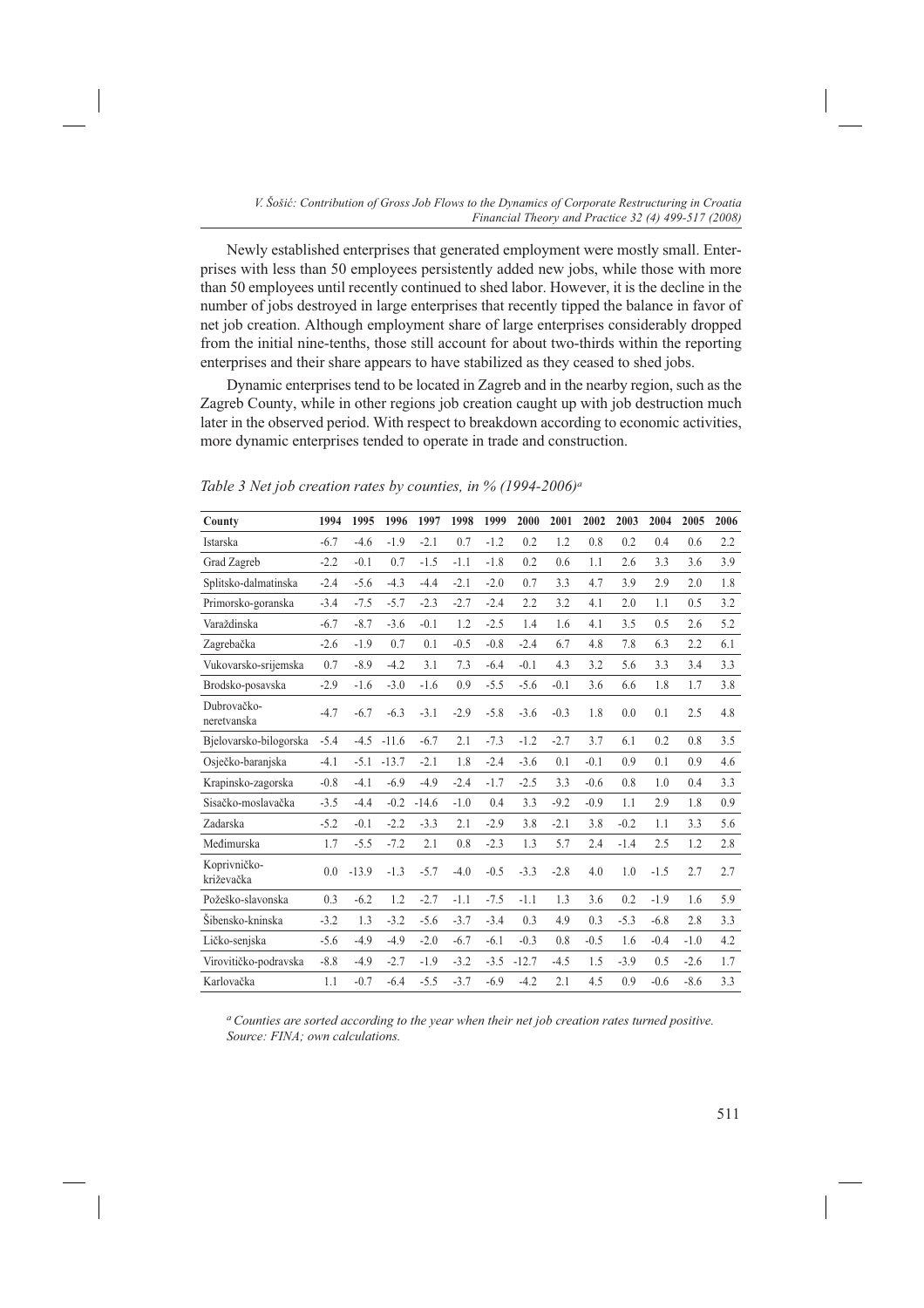# *4.6 Cyclical patterns of job creation and job destruction*

A final issue of interest in the dynamics of job flows is their cyclical pattern. In a typical market economy, job creation rate is pro-cyclical, increasing with a boom and decreasing in a recession. At the same time, job destruction rate is counter-cyclical, but more strongly than the job creation rate, thus dominating it over the course of the economic cycle (Davis and Haltiwanger, 1999). Job flows in Croatia did not exhibit many cyclical properties (figure 8)5, regardless of the selected period6. This means that employment is quite resistant to short-term economic fluctuations and adjusts sluggishly.



*Figure 5 Cyclical patterns of job creation and job destruction (1994-2006)*

Lack of correlation between gross job flows and GDP proves the disconnection of the employment dynamics from GDP dynamics during the observed period. The adjustment of the employment level to the transition shock in Croatia was, therefore, a prolonged process that lasted until 2001, regardless of the non-negligible level of overall job turnover and significant excess job reallocation. Resistance of job destruction rates to fluctuations of economic activity are typical for heavily regulated labor markets where costs of employment adjustment outweigh any possible gains that arise from optimization of employment, although further research is needed to pinpoint all the possible causes for such patterns in Croatia.

*Source: FINA; own calculations*

<sup>&</sup>lt;sup>5</sup> Since net job creation rate is simply the difference between job creation and job destruction rates, it also does not show any cyclical properties.

<sup>6</sup> This conclusion does not change much even if the more recent period, since the net job creation rate turned positive (2001-2006 period), is observed, since job destruction rates even for this period are not cyclically sensitive, while job creation rates display only weak cyclical sensitivity – an increase of about 3 percentage points in GDP growth rate is required in order to induce a 1 percentage point higher job creation rate.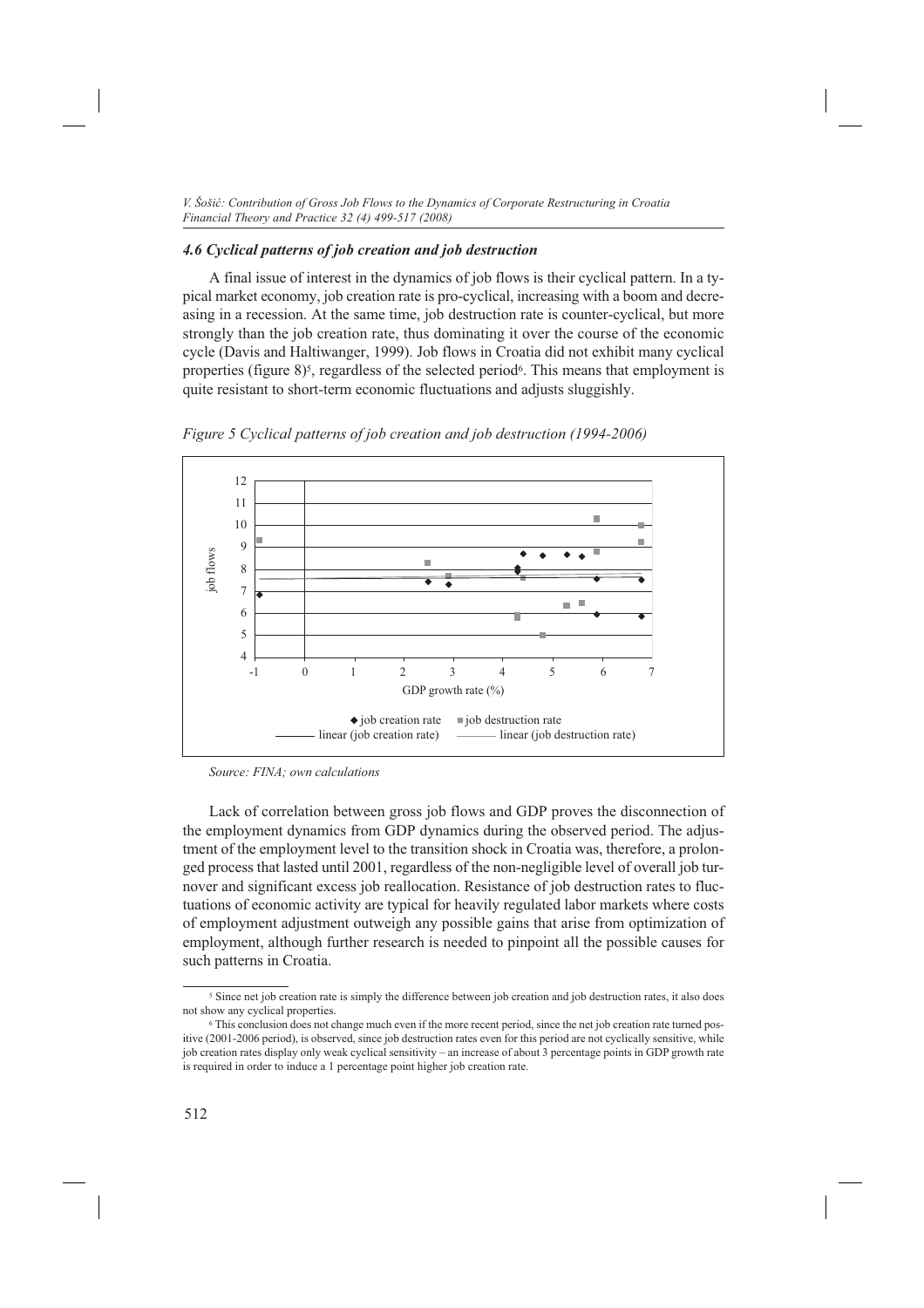# *4.7 Patterns of job flows in Croatia*

A number of stylized facts are usually assigned to a successful transition process from the standpoint of job flows (amongst others see Faggio and Konings, 1998; Haltiwanger and Vodopivec, 2000; 2003, Jurajda and Terrell, 2001; and Haltiwanger, Lehmann and Terrell, 2003):

- transition usually starts with a rapid increase in job destruction rates indicating effective transformation of the "old" socialist sector of the economy.
- initial increase in job destruction rates is quickly followed by higher job creation rates leading to a net employment growth.
- small privately owned enterprises generate most of the new jobs and become the main driving force of the reallocation process.
- major portion of job reallocation should be accounted for by jobs moving from one sector/region of the economy to the other indicating "deep" restructuring.

Although Croatia did broadly follow the patterns established in successful transition countries, there are several features of this process specific for Croatia. First of all, variation of job creation and job destruction rates over the observed period is small, given the magnitude of the underlying economic change. Davis and Haltiwanger (1999) emphasize weak comparability of job flow data across countries due to sample and firm differences, but still conclude that there is really not that much variation among countries as roughly one job in ten is created and destroyed every year in most advanced economies and transition countries. In contrast to normal patterns of job flows in developed market economies, where they mostly remain stable, except for cyclical fluctuation (for a detailed overview of job turnover dynamics in market economies see OECD, 1996; Davis and Haltiwanger, 1999), a transition economy typically experiences a dramatic increase in job flows during an early stage of the transformation process. Croatia, according to the calculated job creation and destruction rates, does not compare particularly well on this measure, even during an early transition when job flows were supposed to skyrocket. Further on, job destruction continued to exceed job creation for a long time, until 2001, despite a number of years with strong output growth. Moreover, in transition countries where some evidence is available (Faggio and Konings 1998; Haltiwanger and Vodopivec, 2000; 2003; Jurajda and Terrell, 2001; Haltiwanger, Lehmann and Terrell, 2003), job creation rates increased more and contributed more strongly to an increase in net job creation rates than was the case in Croatia, where decreasing job destruction accounted for most of the net employment growth, while job creation rates climbed to only a slightly higher level in 2001 and remained there since. Finally, inter-sectoral reallocation of jobs accounted for a modest and declining portion of job reallocation, with the new private sector accounting for much of the job destruction as well. All this is an indication that adjustment of the employment structures has been a subdued and prolonged process. These results also correspond to some extent with those of Faggio (2007), who includes Croatia amongst the countries where both job destruction in the old sector and job creation in the new sector lagged behind the early reformers.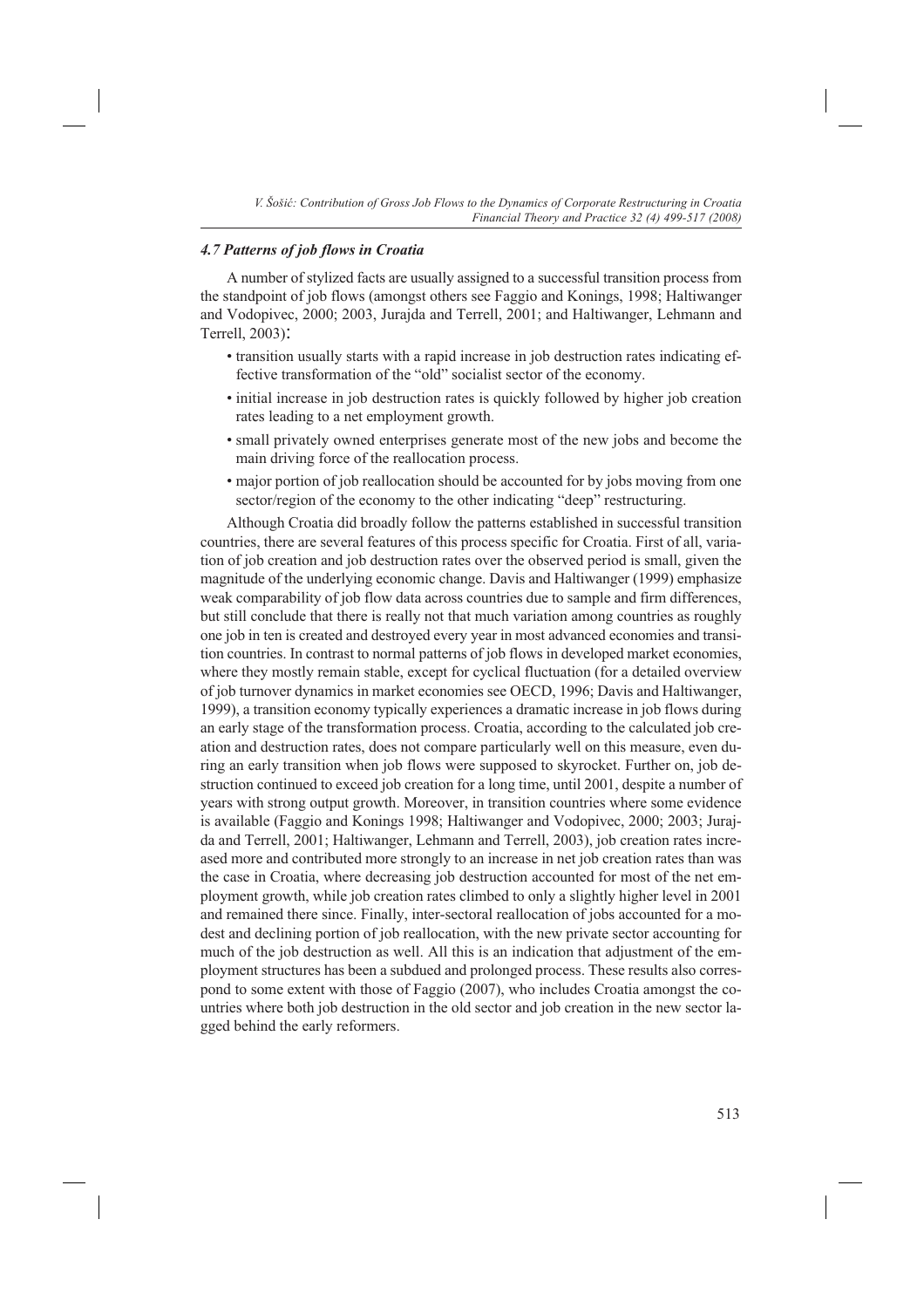# **5 Conclusion**

The main contribution of this paper is to provide recent evidence on the dynamics of corporate restructuring in Croatia. In order to accomplish this goal, the focus was placed on gross job flows, which is not much different from the previous Croatian literature in this field (Vehovec and Domadenik, 2003; Vujčić, 1997) and in line with some of the recent attempts to measure the extent of corporate restructuring in transforming economies (Deng et al., 2007). However, the findings differ somewhat from those in previous Croatian literature, mostly due to more recent coverage.

Over the past several years (2006 in particular), a strong increase in the aggregate net job creation rate is visible. However, this resulted from a decreasing job destruction rate, mostly of large, state owned enterprises, and not from a higher job creation rate. The aggregate magnitude of job flows that is not far from "normal" for most countries masks a high degree of segmentation in the Croatian labor market. While state owned enterprises as well as privatized enterprises, still accounting for a significant portion of overall employment, became even more stagnant throughout the observed period in terms of job flows, the new private sector was highly dynamic.

In addition to decreasing job destruction, there is also less of the excess job reallocation with fewer jobs being churned between firms that are more similar to each other, giving further support to the "restructuring slowdown" hypothesis. "Between groups" categories of excess job reallocation are decreasing compared to "within groups" categories. Less than 1/10 of excess job flows now shift between economic activities (compared to 1/5 in 1990's), jobs are no longer moving between the counties and between big and small firms, while ownership also plays less of a role in excess job reallocation. As job flows arise between "more similar" enterprises, employment structure becomes more stable. Finally, jobs flows vary only slightly with economic cycle indicating a slow adjustment in the labor market.

Further steps in this research would be to measure the contribution of job flows to productivity growth. This would allow the quantification of economic growth lost due to the only modest extent of restructuring and the related economic costs.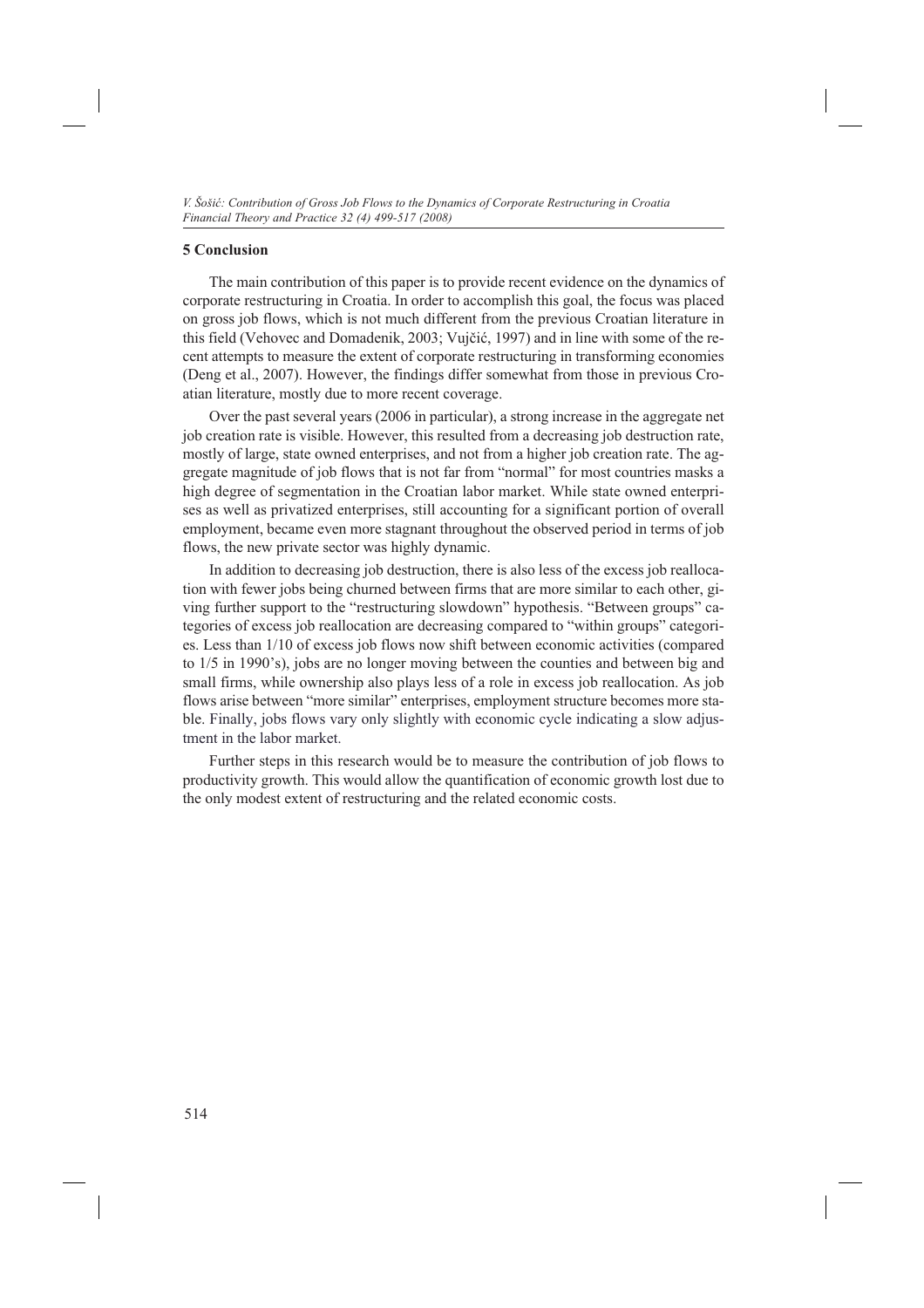# **Appendix I - Data Correction Procedure**

As enterprises, on average, exhibit little employment dynamics, even a few errors in the database may significantly alter the job flow figures, although their impact on the overall employment level does not necessarily have to be large. It is therefore essential to scan the database for possible major outliers that would affect the dynamics of the job flows. As mentioned previously, observations exhibiting large employment change were "eyeballed" in order to determine whether outliers took place due to data errors rather than a change in the underlying variable. Outliers that seemed out of proportion with the rest of the series were removed or interpolated. Such a manual data cleaning procedure has some obvious deficiencies so predefined algorithms for determination of the outliers are also frequently used. Rutkowski (2003) uses one of those procedures. His procedure relies on eliminating job flows that are large in both absolute (exceeding the standard deviation of the employment change by a multiple) and relative (high rate of change) terms.

Figures 6 and 7 provide evidence on effects of the cleaning procedure used in this paper on the magnitude and dynamics of aggregate job flows. The cleaning procedure used in this article shaved between 0 and 2.5 percentage points of the job creation rate, with an average of 0.9 percentage points over the whole observed period. The impact on job destruction rate was rather similar as it ranged from 0 and 3 percentage points with an average of 1.1 percentage points. The magnitude of the correction applied to job creation peaks in 2000, while correction of the job destruction culminates a bit later, in 2001 and 2002. Corrected series remain highly correlated with the original and still exhibit the same trend, but spikes have been somewhat reduced. On the whole, the corrected procedure applied does not significantly change the dynamics of the original series, apart from smoothing it.



*Figure 6 Effects of correcting the job creation rates, in % (1994-2006)*

*Source: FINA; own calculations.*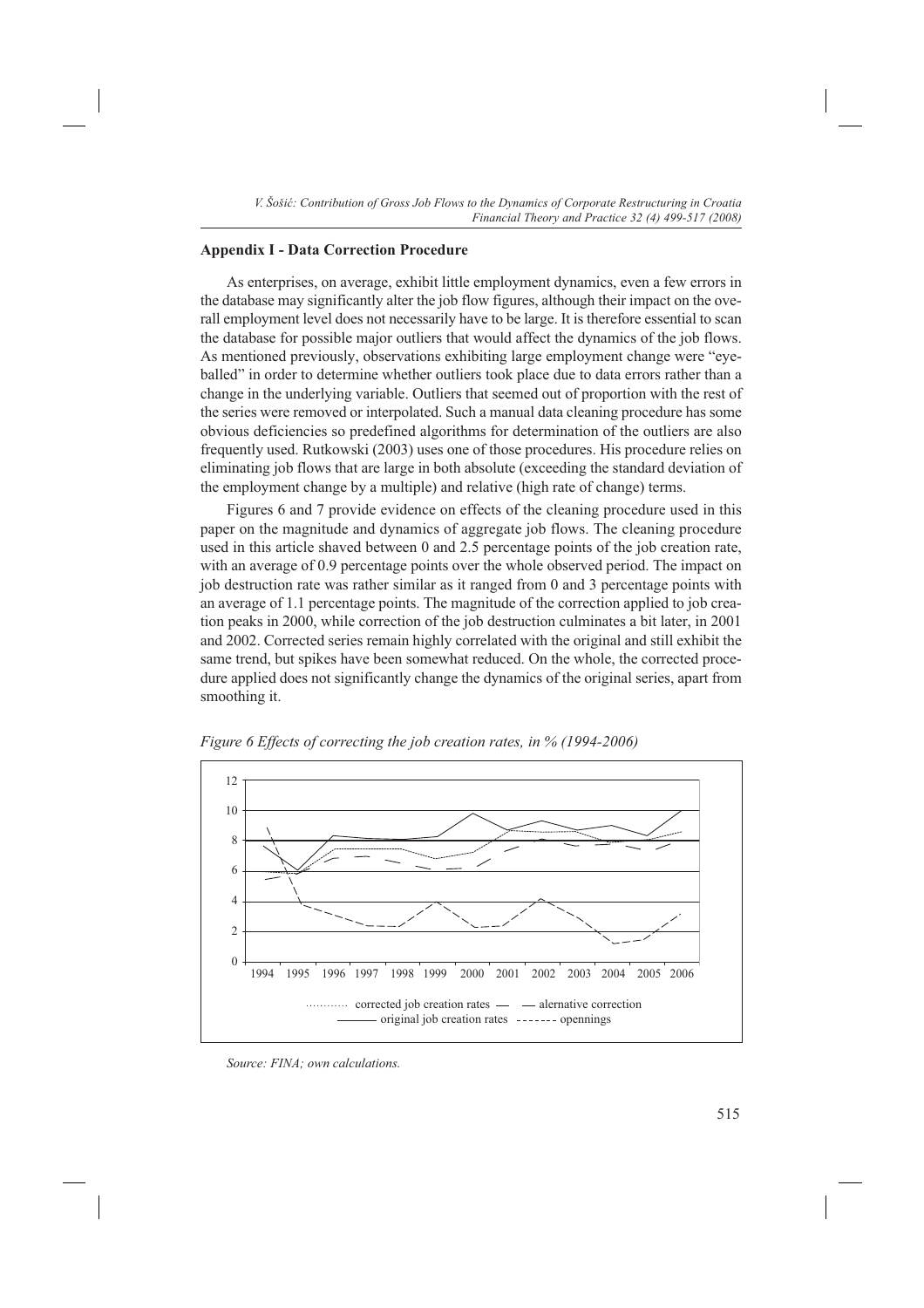The alternative data cleaning method employed by Rutkowski (2003), relying on an automated algorithm, is used in order to test for the robustness of job flows on the application of different cleaning methods. The pattern of adjustments made by the alternative procedure to the original, uncorrected figures, is similar to the adjustments made by the first procedure used, although on average it removed more of the original observations (reduction of the job flows was about double of the initial correction). This experiment broadly validates the procedure used for data cleaning.





*Source: FINA; own calculations.*

The impact of openings and closures, which in some years even exceeded calculated job creation and job destruction rates, is potentially more detrimental to the presented results. Since it was not possible to distinguish between non-reporting enterprises and market entries/exits, this part of job flows was omitted from the analysis. However, declining trends in both openings and closures mean that even had they been included, this would not have changed the main finding of declining job turnover, although it would, on average, have increased the level of job flows quite a lot.

## LITERATURE

**Davis, S. and Haltiwanger, J., 1999.** "Gross job flows" in: O. Ashenfelter and D. Card, eds. *Handbook of Labor Economics, Vol. 3*. Princeton: Princeton University Press, 2711-2805.

**Deng, H. [et al.], 2007.** "The Contribution of Restructuring and Reallocation to China's Productivity and Growth". *Economics Program Working Papers,* No. 07-04. The Conference Board, Economics Program.